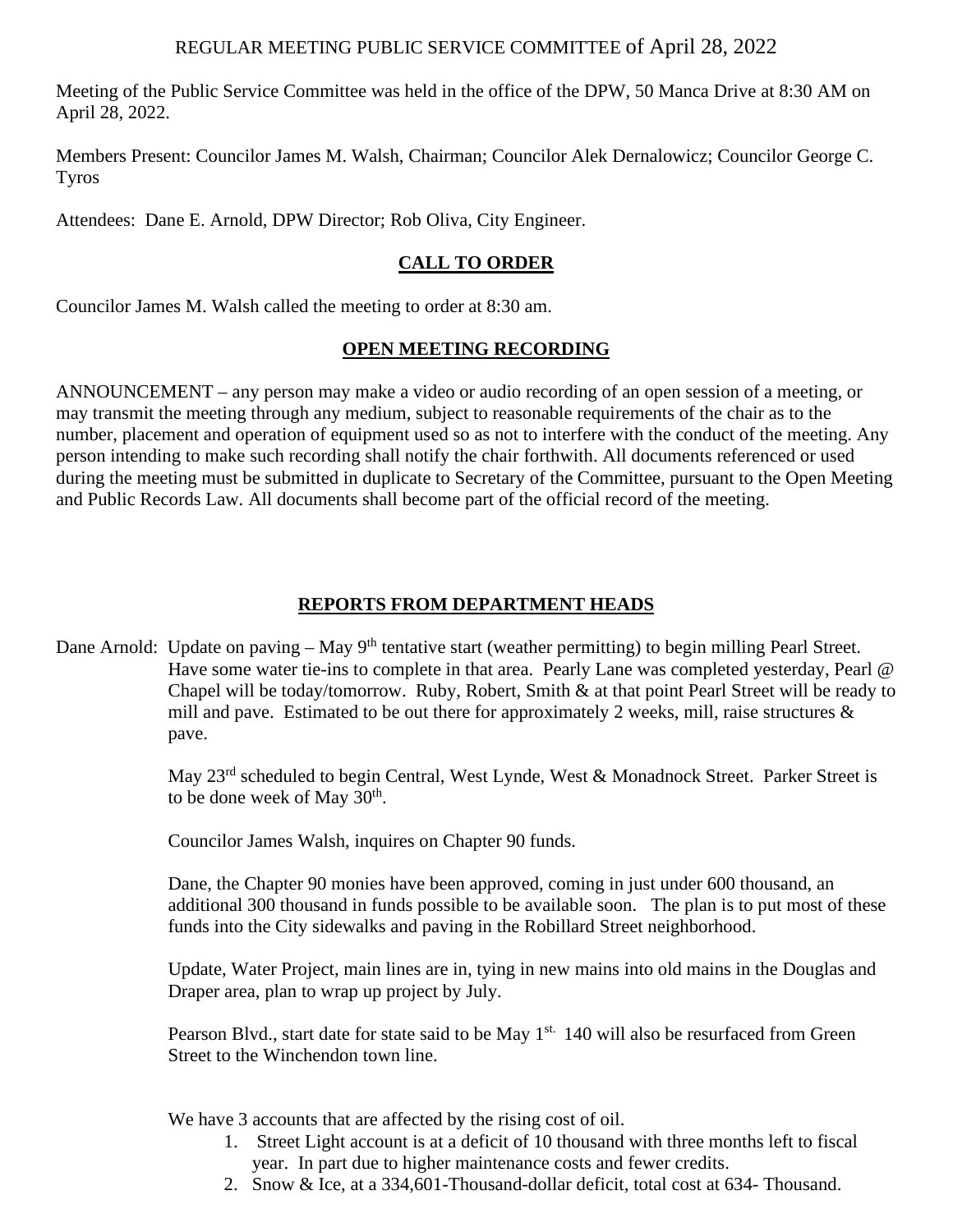3. Vehicle Fuel, have approximately 30-Thousand left, three months left, account pays for entire city fuel consumption, Police, Fire, School, etc.

Update, line painting, goal is to complete before Memorial Day. Cannot paint those in paving process of water project. Additional note of the current paint shortage.

Ordinance Changes, in receipt of City Solicitor edits, have not had time to review.

Water Transmission Line advertisement to bid project has been pulled. There has been an application to grant money, cannot be a work in progress. Therefore, removed bid and hoping to receive grant to complete by fall and project to be done next year.

Also have a Grant in for the salt shed, to be placed across street from DPW building on city owned property.

Looking to expand sign department, Dept has grown with large need of city for signage.

At Crystal Lake Cemetery currently in process of removing old building, before it falls. Inhouse demo job, working with Building Dept. & Health Dept. Need to complete asbestos testing before completing demo. Looking to follow with building of cremation vaults.

Rob Oliva: Provides handout as requested at last meeting of diagram regarding lighting at end of Blanchard Street entering High School. Chris Coughlin has discussed lighting and was informed by Coviello a secondary service would be required. Street lighting account is currently in a deficit as stated by the Director of Public Works. Recommendation is to turn this project over to the School Department. to take on, given it is on their property. Willing to assist School Department in any way we can. Do not have the funds in our department this year.

Councilor George Tyros states he is willing to offer any help in the discussions with the School.

Wayside Dam project, Engineer has been out with drilling company to establish what the dam is built of so to allow movement forward in the design phase.

Uptown Rotary project, action ongoing in terms of easement and takings. Attorney Flick is moving forward with title exams. Then, to make contact with property owners, appraisals for the small takings involved.

Katie Guertin: Councilor James Walsh notes he was contacted by Katie indicating she was unable to attend meeting and indicated she had no updates at this time.

#### **POLE PETITIONS**

10655 – A petition by National Grid and Verizon New England Inc., Matthews Street - to install 2 Jointly Owned Poles on Matthews Street beginning at a point approximately 3,700 feet in a south direction. Install 2 Poles underneath transmission crossing. (Public Service; Public Hearing 5/2/2022)

10656 – A petition by National Grid, Matthews Street – to install 5 Single Owned Poles on Matthews Street beginning at a point approximately 1400 feet west of the centerline of the intersection of Route 140 and continuing approximately 20 feet in a north direction. Install 5 poles to extend line for a new service. (Public Service; Public Hearing 5/2/2022)